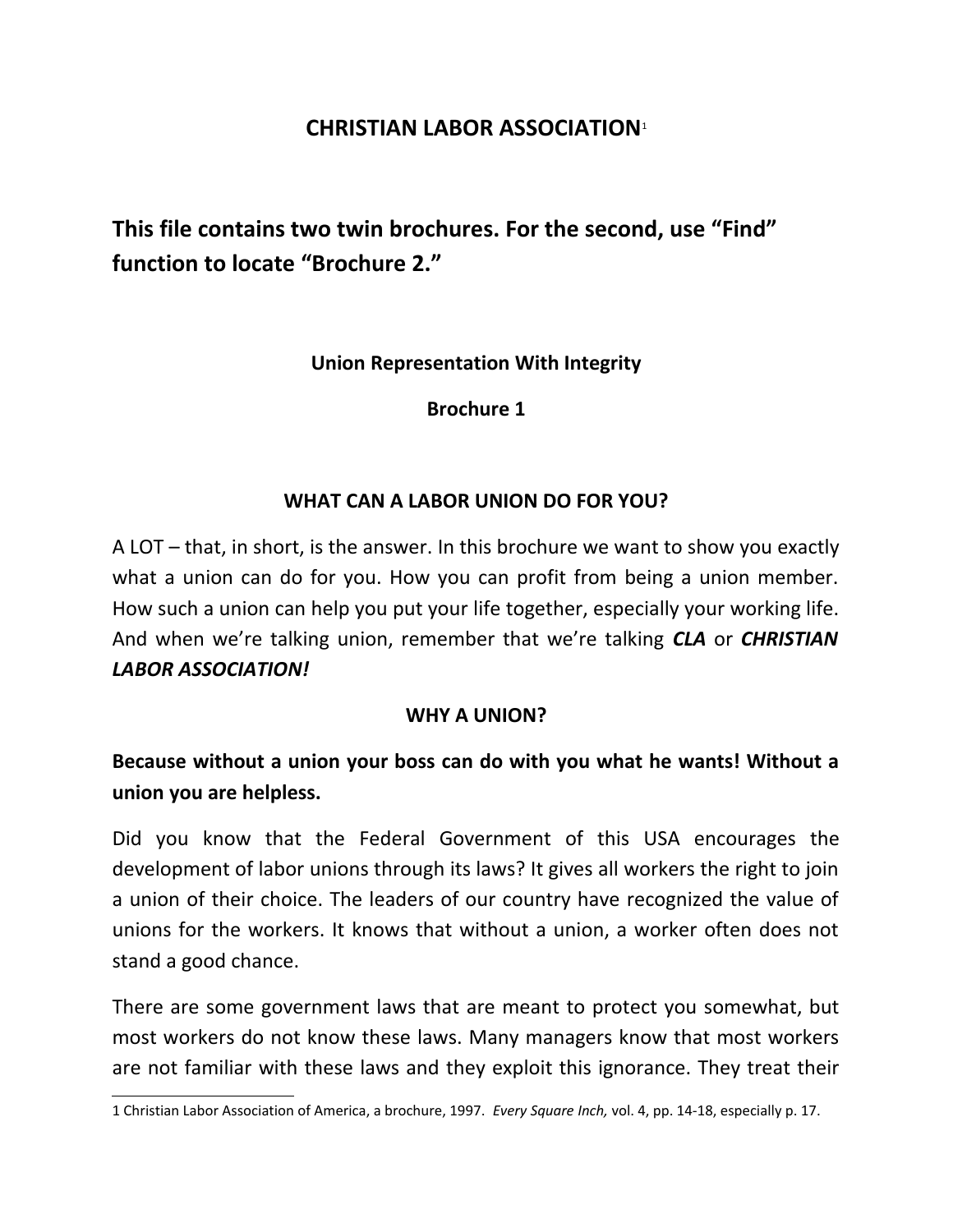workers as they please. They know you will not challenge them, for you are afraid they will fire you. They know you will not take them to court, for that is too expensive.

Before we go on, we want to stress a very important truth. **There are many good employers out there who are very concerned about the welfare of their workers. They do the best they can for them as they see it***.* We salute them and respect them. We thank God for them. We have contracts with some of them. They are a joy to work with and for. Many of the things we say below do not apply to them. By no means can it be said that all employers exploit their workers or are harsh on them.

Unfortunately, though, there *are* many employers out there who *do* exploit their workers. Or who are arbitrary. Who hire and fire at will. Who pay as little as they can get away with.

And you, the worker, are at their mercy. You suffer in silence. At best you complain to your fellow workers, but that's where it stops. You feel used. You feel abused. You feel like you are only a cog in the wheel that can be thrown away any time the boss wants to. You see no point in your work. It is meaningless to you. You have a vague feeling there should be more to work than just drudgery and the money you get from such drudgery, but you don't know how to put it into words. Besides, no one listens to your complaints. And every day the boss smiles all the way to the bank.

You may have other problems on the job. Perhaps your working equipment is dangerous and people are getting hurt. No one is doing anything about it. No one is listening. And you, the workers, are fearful of speaking up. You may be considered a trouble maker by the boss and be fired. Maybe your supervisor is a dictator and everyone is afraid of him. What can you do in such a situation? You are shifted around from job to job or from one schedule to another so that your working, family and social life is all so uncertain you have lost control. Nothing you can do about it. There is no one you can go to with your problems or grievance. You are stuck with all of your difficulties. You have colleagues, but you all stand alone with no one between you and your boss to work things out.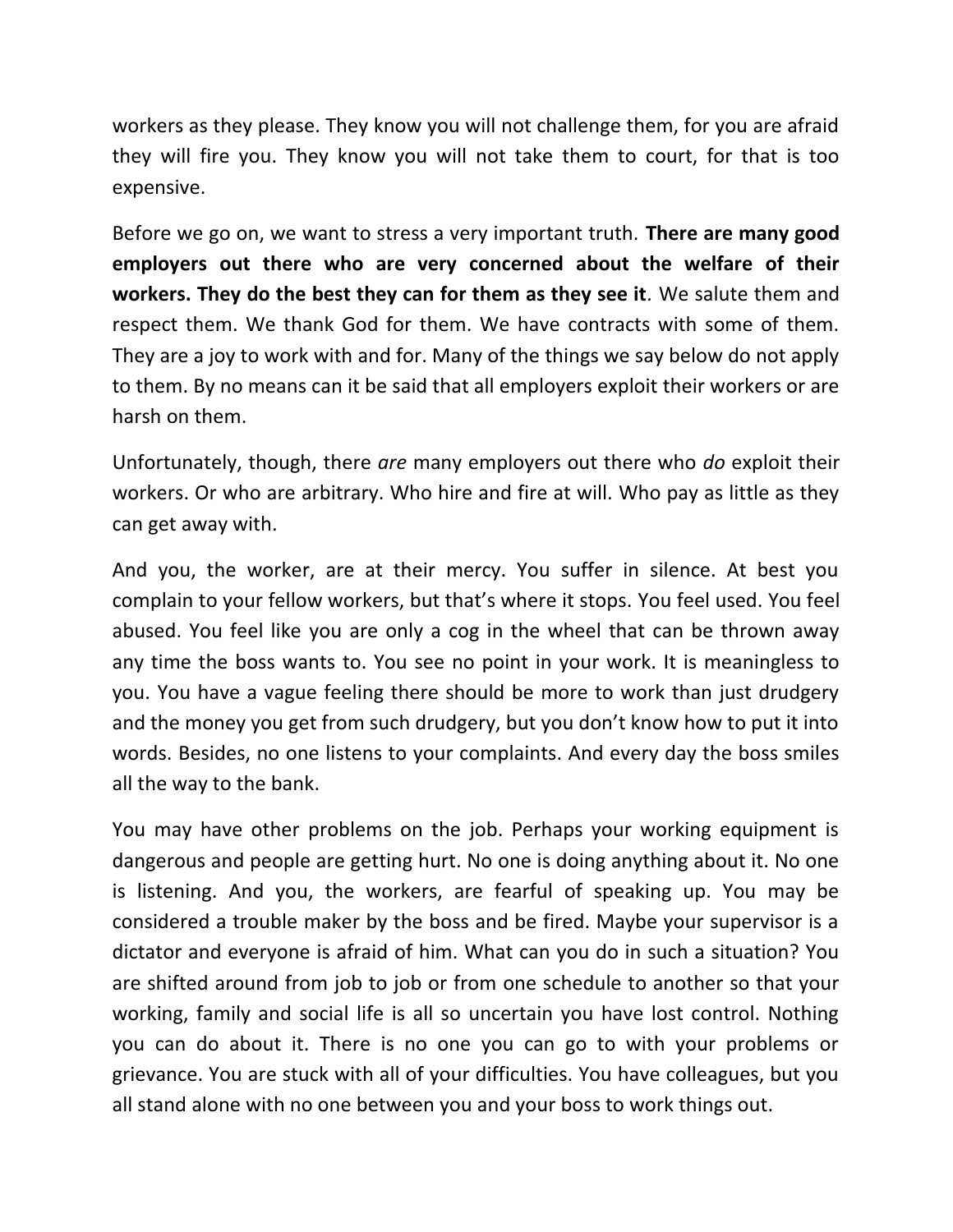Even if you are lucky enough to be working for a good company, it is run by human beings. And human beings, even the best of them, have their weak and nasty sides. Even the best boss is bound to dislike some workers and would like to get rid of them. Even the best employer sees things from the employer's perspective that is not always the same as that of the worker. Sometimes even a good manager cannot understand the grievance of a worker. Without a union you are exposed to all the weaknesses of whimsical and arbitrary human beings.

*Without a union* **you stand alone before your boss. Helpless. Often: depressed, angry, frustrated, weak, poor, naked, despised. Often no more than a piece of equipment. In fact, the boss may be more careful with his machinery than he is with you!**

**BUT** ….

*With a union* workers protect each other. With the help of a union you stand *together*. The union trains you in standing *together*. It will make you strong *together.*

If your *WAGES and other benefits* are too low, the union will help you to bargain together. They will do the bargaining with you. In most cases, unionized workers earn more than others. You can cash in on that difference only if there's a union in your life.

As to all the other problems and grievances described earlier, when there is a union, an agreement will be made as to how all these problems can be solved. Your united voice makes you strong. The boss can no longer ignore your complaints – and neither can he fire you for bringing them up. You are protected all along. You are safe.

**NOW, WHEN YOU THINK ABOUT ALL OF THIS, HOW MUCH LONGER DO YOU WANT TO GO ON WITHOUT A UNION TO MAKE YOU STRONG AND TO REPRESENT YOU?**

**IS IT NOT SILLY TO GO ON THIS WAY WHEN THE SOLUTION IS THERE WAITING FOR YOU?**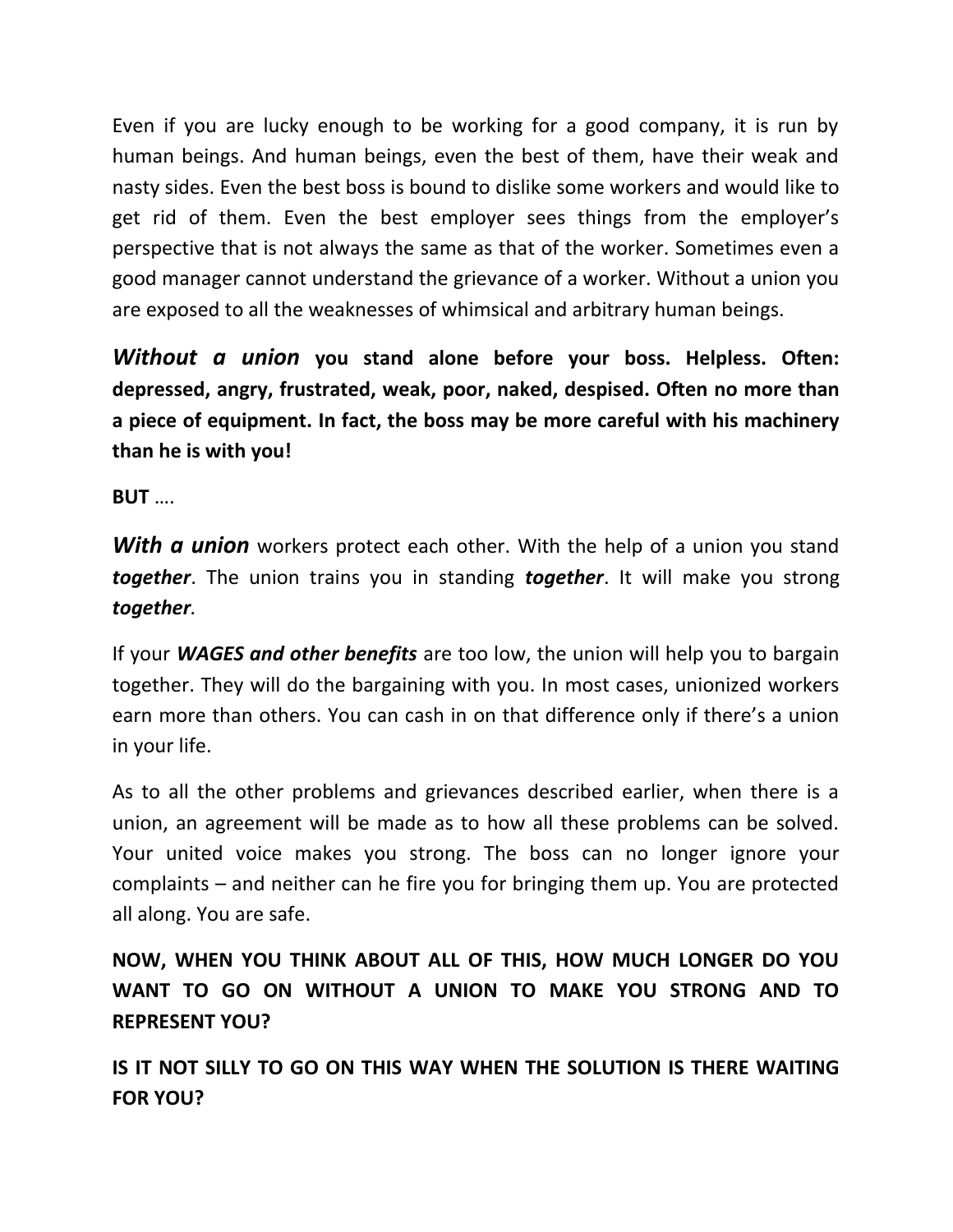# **OF COURSE, THE UNION YOU WANT TO REPRESENT YOU IS IS THE CLA. THERE SIMPLY IS NO OTHER LIKE IT. GIVE US A CHANCE TO PROVE IT.**

ALL YOU NEED TO DO IS CALL THE **CLA** AT ONE OF THE NUMBERS BELOW.

## **CHRISTIAN LABOR ASSOCIATION**

260 Gordon Avenue West, P.O. Box 65

Zeeland, MI 49464

Tel. (616) 772-9830 Grand Rapids (616) 669-0360

Fax (616) 772-9830.

E-mail[:chrlabor@eagledesign.com](mailto:chrlabor@eagledesign.com)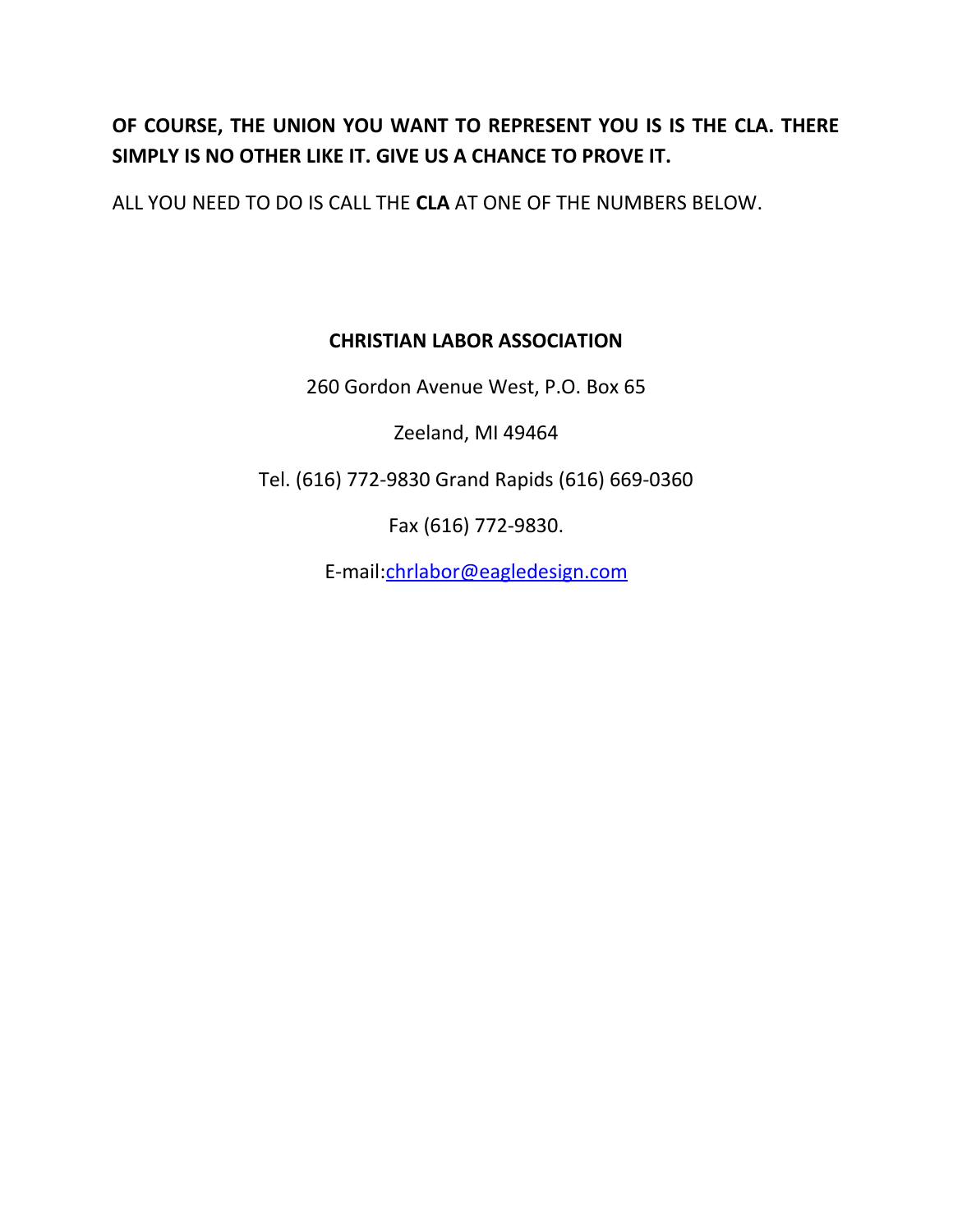### **THE CHRISTIAN LABOR ASSOCIATION**[2](#page-4-0)

### **WHY?**

#### **Brochure 2**

Do you know that little Zeeland, MI, hosts the headquarters of a national organization of great potential and power that is effectively working in many states? The name of that organization is **Christian Labor Association (CLA) of America.** The CLA is a real labor union officially recognized by the Federal Government. The CLA does everything you expect from a labor union – but it does so with a difference. It does it better.

### **THE CLA TAKES** *ALL* **INTERESTS INTO CONSIDERATION.**

### **IT FOSTERS COOPERATION RATHER THAN HOSTILITY AND CLASS STRUGGLE.**

Many people feel that unions are concerned **only** for the workers and their interest. It seems that unions tend to ignore the legitimate interest of other groups in society, especially those of the employer and of the public who uses the employer's product or service. The demand is for more wages or other benefits regardless of the effect on the company or the public.

The CLA takes the interest of all parties into consideration. It sees society as a community of common interests and wants to contribute to these common interests. If the market is weak or glutted, the employer could go broke if wages are increased. And if he folds up because of that, the worker has gained nothing and lost everything. Both worker and employer have a stake in the business. Both need the business to do well.

This does not mean that the CLA is a company union. No way. It bargains hard and defends its member hard. Its emphasis is on worker rights. It will not easily side with the employer in a dispute. It negotiates wages and conditions that are reasonable and frequently similar to those of other unions. It will demand all the

<span id="page-4-0"></span><sup>2</sup> Christian Labor Association of America, a brochure, 1997. *Every Square Inch,* vol. 4, pp. 14-18, especially pp.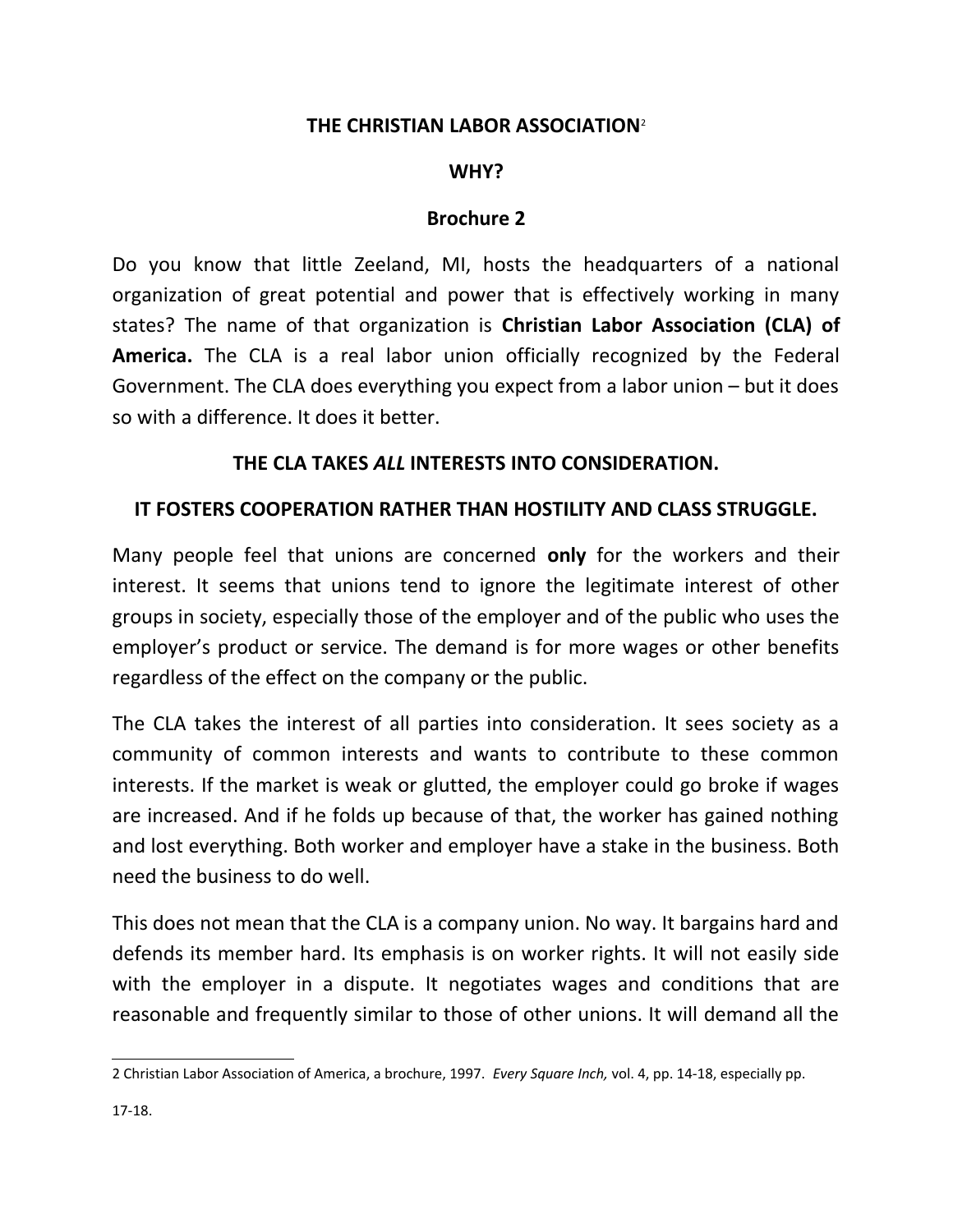facts and refuse to fall for one-sided arguments supporting the company. It will strike where necessary, though not when health care is jeopardized. It will appeal to the courts and to the National Labor Relations Board. It will utilize all existing channels and do everything other unions do – except that it seeks to honor *all* legitimate interests. It opposes hate mongering and class struggle mentality that lead to harsh attitudes and hostility between labor and management. In place of class struggle, it fosters a cooperative spirit. To build up together. Not to build up one group at the expense of the other.

# **THE CLA LEAVES WORKERS FREE**

Most unions try to rule and control workers by forcing them to become members. They try to establish situations and conditions in which you *must* join them. Some people have legitimate objections to joining a certain union, but the union seldom listens to that. Join or lose your job  $-$  even when the worker has a family to support. It often seems unions are more interested in themselves than in helping workers.

The CLA will not force anyone to join her, though you may have to pay the equivalent of union dues to a charity – but you would most likely be giving that money anyway. After all, you do benefit from the union. The CLA leaves the worker free to join or not to join.

The CLA will honor the decision of workers as to which union they choose. CLA stands for workers rights not only against the employer but also against unions that force workers. The CLA stands for freedom of choice. No wonder that many workers, if given the choice, choose the CLA above the unions of force.

# **THE CLA TREATS EVERYONE LIKE BROTHERS AND SISTERS**

Most unions, at their best, may regard their members as brothers and sisters, but everyone else is like an enemy for whom they have no responsibility.

The CLA regards everyone, member and non-member alike, as brothers and sisters. They will help any worker who needs help, member or not. This is on the basis of the idea that we are all each other's neighbour, brother or sister. If you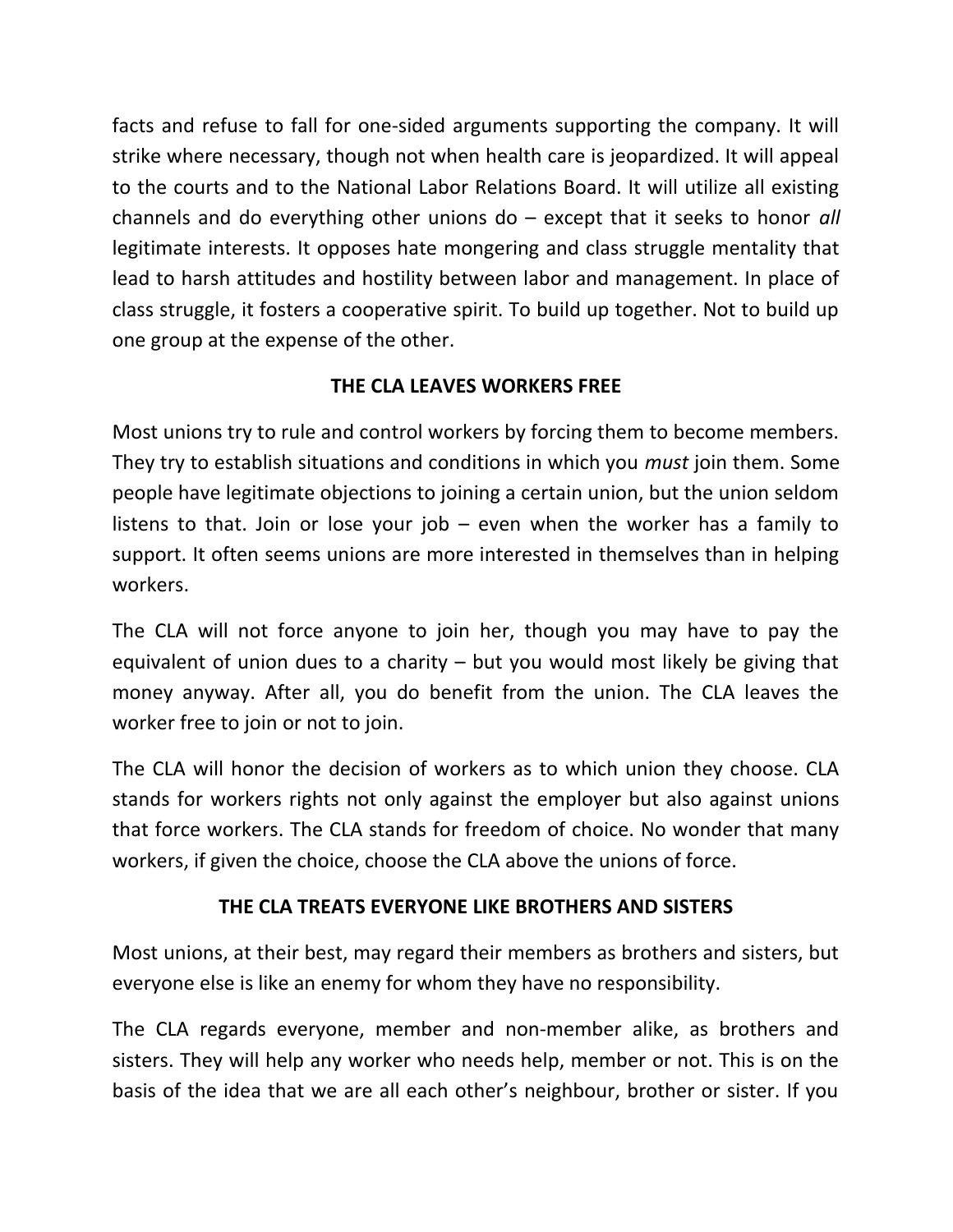come with a labor problem to the CLA, they will do their best for you, member or not. Even if you're working for a company that is not related to the CLA. They will try to be your advocate or counselor – free of charge.

And to avoid misunderstanding, you should know that the CLA is not affiliated to any church. Its policies are based on Christian ideas, but they are applied to all, whether Christian or not. Many members are not Christian. **WE DO NOT DISCRIMINATE ON BASIS OF RELIGION** – or in any other way!

# **THE CLA SEEKS TO GIVE WORKERS RESPONSIBILITY**

The boss often treats workers as if they are mere machinery. Such a boss can act as if workers are not human beings. He does not give them a chance for input by way of giving advice. There is no team spirit between worker and boss. This situation is a major cause of the feeling of workers that they do not count. It leaves them dissatisfied and hostile.

The CLA will try to create a climate in which the workers are seen as partners in the enterprise. They are given a chance to express their opinions and be heard with regard to policy and other important matters that affect the company as a whole. It is called "co-determination." Workers and management co-determine or decide together matters that affect workers. Such a policy will help improve the self-image of workers and make them feel better about themselves, their work and the company.

## **THE CLA WILL HELP WORKERS FEEL BETTER ABOUT THEIR JOBS**

The popular idea of work is that it is necessary evil you do only because you need money. You work as few hours as you can get away with and still make the money you want. But you find no joy in work. It is a meaningless activity to you. You work only because you must, not because you want. Most unions share that negative view of work and it affects their demands.

In contrast of those unions, the CLA has a philosophy of work that she will share with both worker and boss, a philosophy which will give meaning to your work